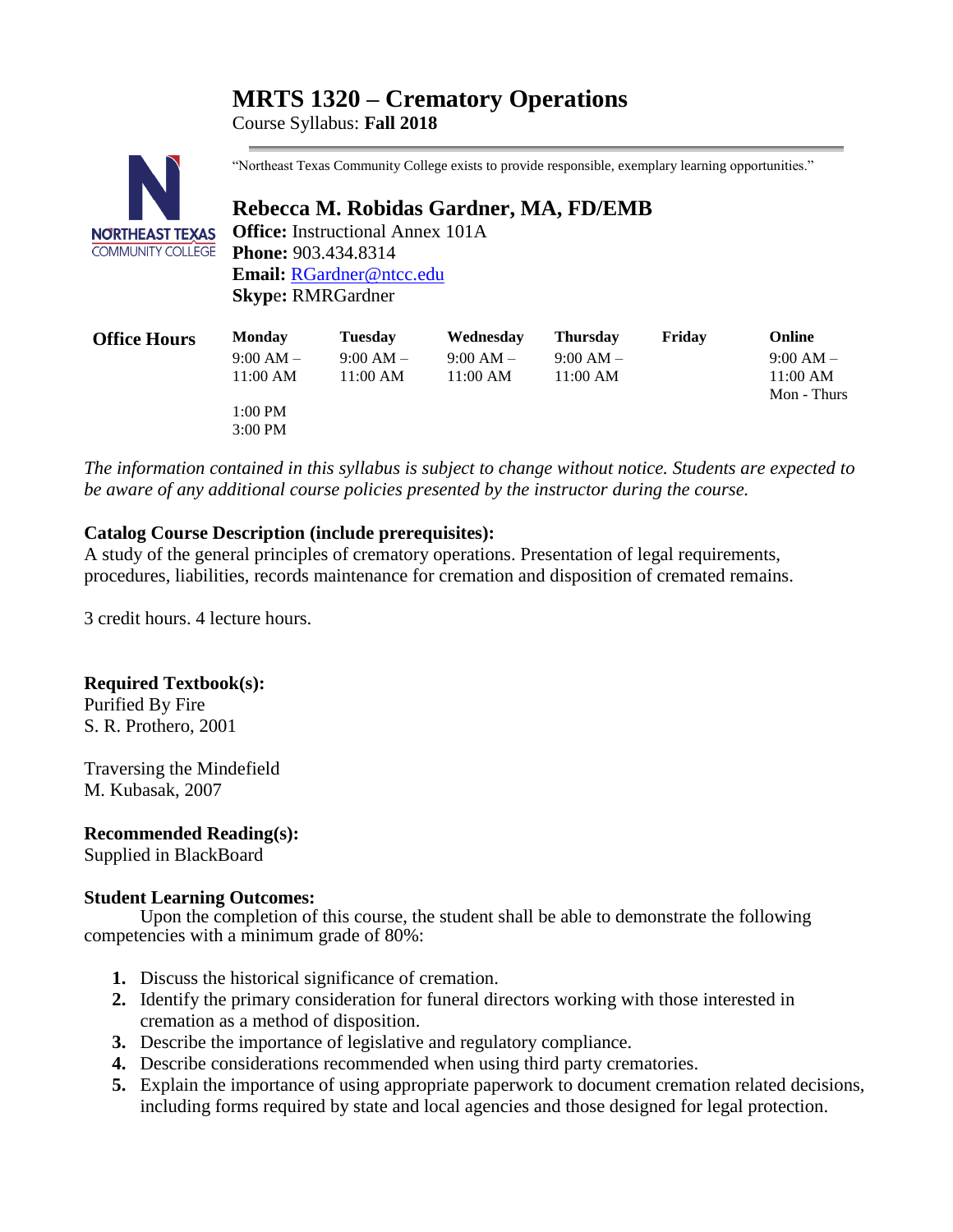- **6.** Distinguish between cremation containers, containers for cremated deceased, and other related merchandising options.
- **7.** Explain the specific elements of the FTC Funeral Rule that applies to cremation.
- **8.** Identify services and trends in conjunction with cremation.
- **9.** Describe options for proper disposition of cremated deceased including legal restrictions and local customs.
- **10.** Demonstrate understanding of requirements for shipping cremated deceased.

## **SCANS Skills:**

Basic Skills: reading, writing, arithmetic and mathematical operations, listening, speaking. Thinking Skills: creative thinking, decision making, problem solving, visualize, knowing how to learn, reasoning.

Personal Qualities: responsibility, self-esteem, sociability, self-management, integrity and honesty. Resources: time, money, materials and facilities, human resources.

Information: acquires, evaluates, organizes, maintains, interprets, and uses computers.

Interpersonal: participates in teams, teaches others, serves clients, exercises leadership, negotiates, works with diversity.

Systems: understands systems, monitors and corrects performance, improves or designs systems. Technology: works with a variety of technologies.

## **Lectures & Discussions:**

Didactic: Lecture, Power Point Presentations, Discussion, Case Studies, Videos/DVDs, Worksheets, Small Group Activities, Presentations, Written Assignments, Computer-based Assignments, Tutorials, and Assessments.

Internship: Clinical conferences, Verbal and Written Feedback, Pre-post Conference Discussion, Written Clinical Assignments, Demonstration, Observations, Evaluation Conferences 1:1 Feedback, Presentations, Role Play, Small Group Activities, Computer-based Assignments, Tutorials, and Assessments.

**This course uses NTCC Student and Faculty email as the official form of communication. BlackBoard Learning System on the NTCC website may also be used in this course.**

# **Evaluation/Grading Policy:**

Percent

| A | $92 - 100$ |
|---|------------|
| B | $85 - 91$  |
| C | $80 - 84$  |
| D | 75 -- 79   |
| F | 74 & below |
|   |            |

Points

| A | 920-1000        |
|---|-----------------|
| B | 850-919         |
| C | 800-849         |
| D | 750-799         |
| F | <i>&lt;</i> 749 |

\*A grade of C or better constitutes a passing grade in the Funeral Service Education program.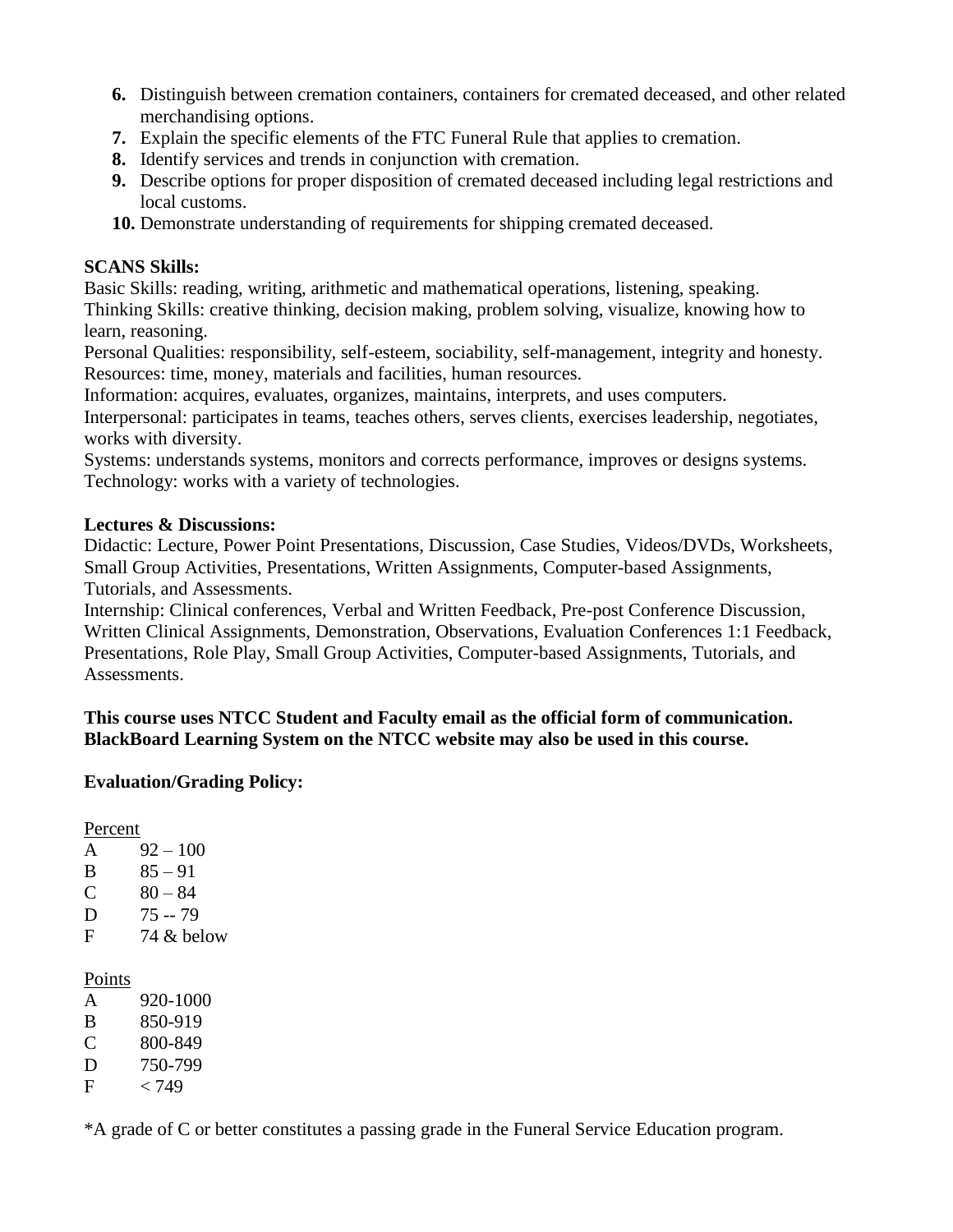#### **Tests/Exams:**

There will be five exams, including the final. Per Funeral Service Program guidelines, you must make an 80% or better on final exams to successfully complete the course.

Exam #1  $@100$  points Exam  $#2 \& 100$  points Exam #3 @ 100 points Exam  $#4 \ @$  100 points Final Exam @ 200 points Total Exam Points  $= 600$ 

### **Assignments:**

Projects 2  $\omega$  100 = 200 points Discussion Boards  $= 100$  points Quiz/ $\text{Assignments} = 100 \text{ points}$ Total Assignment Points  $= 400$ 

### **Total Course Points = 1000 Points**

#### **Other Course Requirements:**

Computer access is required in this course. Students must be comfortable using Word, opening and reading Excel documents, Power Point viewing, attaching documents in .DOC and .DOCX format, access and use online programs, use an internet browser, performing database searches for articles, Blackboard, and textbook support websites. In addition to this student will be required to have a recording device for video presentations and have the necessary software for uploading the videos to the course website.

#### **Student Responsibilities/Expectations:**

Attendance is crucial due to the nature of this course. Students must notify the instructor **prior** to missing a clinical day. All absences will be made up. Students are expected to attend class. Please refer to the 2018-2019 NTCC Associate Degree Funeral Service Student Handbook for specific policies.

Students enrolled in Funeral Service courses which include external learning experiences (Internships) are required to comply with the program dress code. A copy of this dress code can be found in the documents section in your BlackBoard portal. It is suggested (and in some cases required) by the Funeral Service program that students purchase personal protective equipment for courses in which exposure to biohazards exists.

#### **Email Etiquette:**

As part of an effort to help you develop your professional communication skills, I am instituting a (somewhat) formal email etiquette policy. While in the past I have had a certain amount of patience for email messages that are written in an informal style—that is, without much attention to structure, grammar, spelling, and style—I am quite concerned that your future employer(s) and other professional colleagues will be less tolerant. They may think that if you are that inattentive in your writing, you might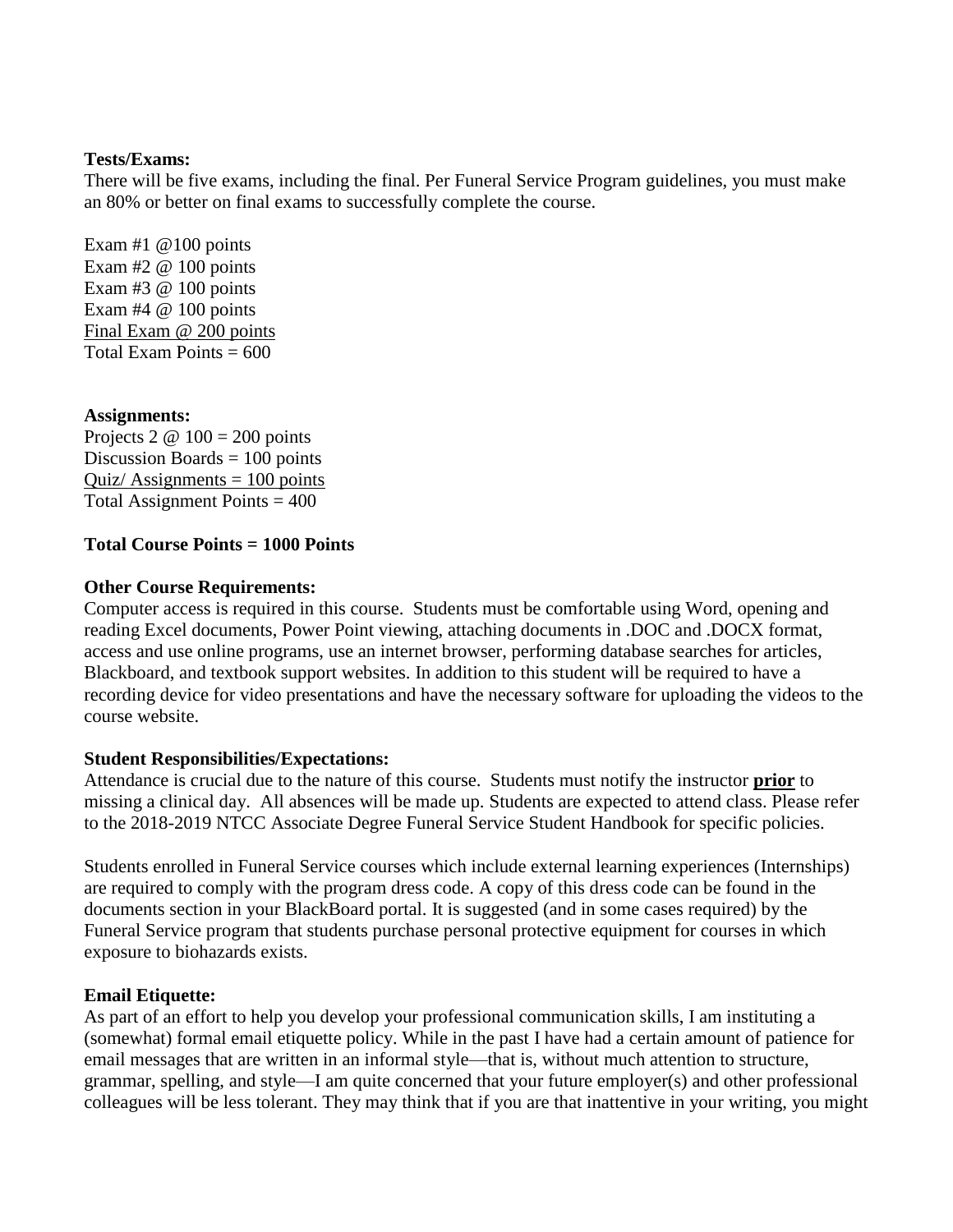be just as careless when you are interacting with families as well. (For example, please see [http://goo.gl/kB9D6\)](http://goo.gl/kB9D6)

Therefore, when you send me an email, please make every attempt to follow my recommended guidelines for acceptable email etiquette:

- Use a properly descriptive subject line that consists of the course number ("MRTS 1171") followed by a very brief phrase that summarizes the subject of your message, such as "Homework 1, Problem 2" or "Appointment request." Please refrain from using short, nonspecific subject lines that have little to do with the actual message (like "hi," "class," "Comp Bio," "python," "question," "help," or just leaving the subject line blank.)
- Start the body of your email off with a proper greeting, such as "Hello Ms. G," or something similar. (As a side benefit, this prevents you from accidentally addressing me as "Rebecca.")
- Please make sure you know the difference between they're, their, and there. Similarly, make sure you know when to use it's versus its, your versus you're, and to, two, and too. (There are people who write entire books to convey the wrath and fury they feel when they see examples of such abominations of punctuation and spelling.)
- Please capitalize the first letter in each sentence, not the entire sentence.

To encourage you to get in the habit of better email etiquette, my plan is as follows: If I receive an email message from you that does not make a sincere attempt to follow the recommendations outlined above, I may respond with a "canned" (pre-written) message that will politely ask you to rewrite your email and send again. It doesn't have to be perfect (even I screw up sometimes), but assuming you made a decent attempt to do the right thing, then I will much more likely to provide an actual, personal, and timely response.

## **NTCC Academic Honesty Statement:**

"Students are expected to complete course work in an honest manner, using their intellects and resources designated as allowable by the course instructor. Students are responsible for addressing questions about allowable resources with the course instructor. NTCC upholds the highest standards of academic integrity. This course will follow the NTCC Academic Honesty policy stated in the Student Handbook."

## **Academic Ethics**

The college expects all students to engage in academic pursuits in a manner that is beyond reproach. Students are expected to maintain complete honesty and integrity in their academic pursuit. Academic dishonesty such as cheating, plagiarism, and collusion is unacceptable and may result in disciplinary action. Refer to the student handbook for more information on this subject.

## **Licensure:**

For students in this course who may have a criminal background, please be advised that the background could keep you from being licensed by the State of Texas. If you have a question about your background and licensure, please speak with your faculty member or the department chair. You also have the right to request a criminal history evaluation letter from the applicable licensing agency.

## **ADA Statement:**

It is the policy of NTCC to provide reasonable accommodations for qualified individuals who are students with disabilities. This College will adhere to all applicable federal, state, and local laws, regulations, and guidelines with respect to providing reasonable accommodations as required to afford